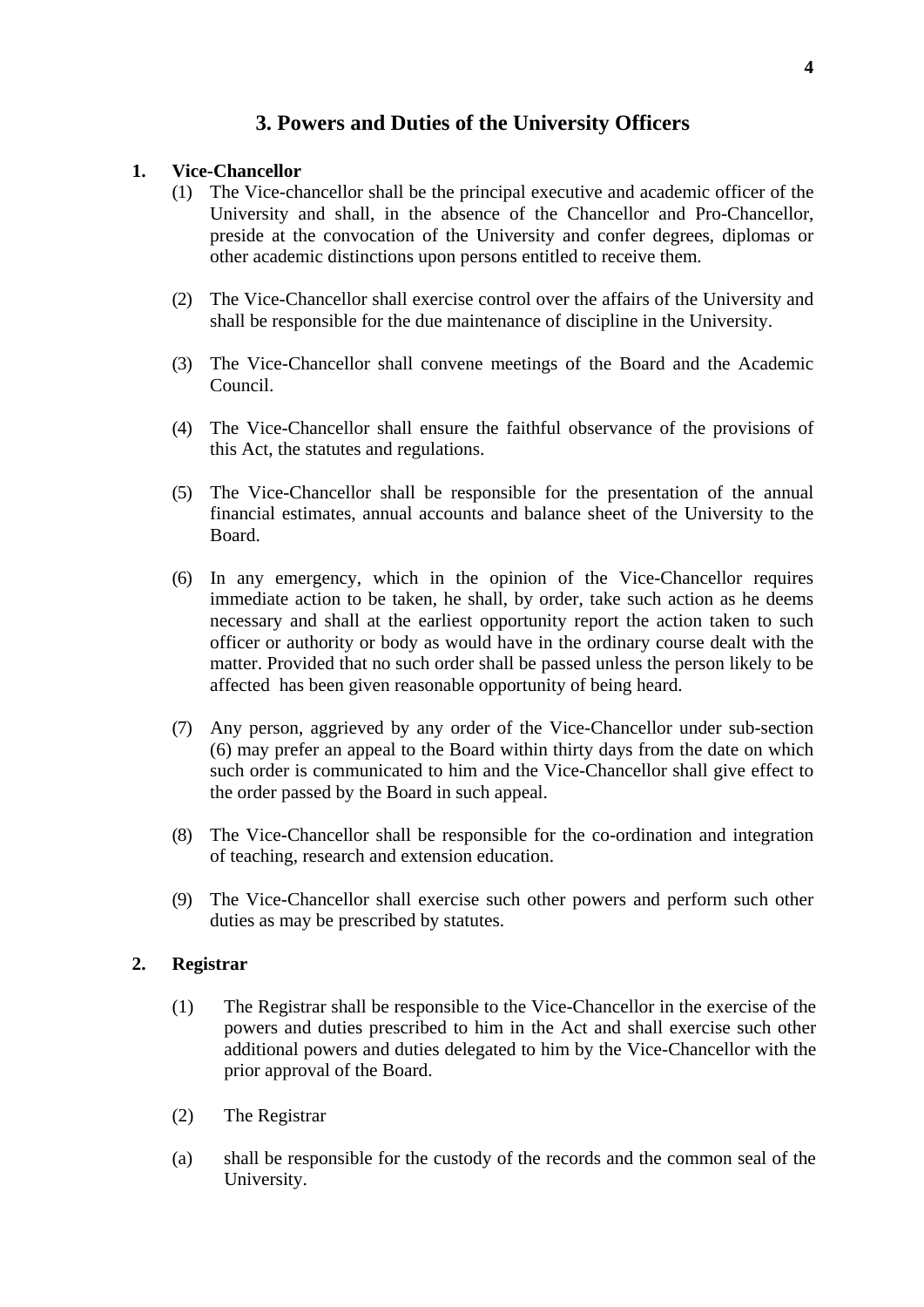- (b) shall be responsible for admission of students, for the maintenance of permanent records of each student including his academic accomplishments, conduct, etc;
- (c) shall be responsible for the maintenance of a register of all degrees and diplomas conferred by the University, and a register of graduates and other information as deemed necessary;
- (d) shall make arrangements as prescribed for the conduct of examinations and for the due execution of all process connected therewith
- (e) shall be responsible for making the required arrangements for the promotion of personnel to the promotional posts of non-teaching staff and for the recruitment and appointment of staff and service personnel of all teaching and research posts and for all the first level entrance posts of non-teaching posts in the manner prescribed.
- (f) shall be responsible for the maintenance of the service and leave records of the personnel in accordance with the Regulations and
- (g) shall grant such leave as permissible to the officers and other employees of the University as per the powers delegated by the Vice-Chancellor.

#### **3. Controller of Examinations**

- (1) The Controller of Examinations shall be responsible to the Vice-Chancellor in carrying out his duties and responsibilities mentioned in the Statutes and Regulations.
- (2) Controller of Examinations shall
- (i) be incharge of conduct of examinations of the University for the various degree programmes offered at different campuses of Tamil Nadu Agricultural University and ensure external evaluation and maintain strict secrecy.
- (ii) with the introduction of external evaluation in the Semester system, the Controller of Examinations will be responsible for preparing the panel of External Examiners for the various subjects offered in the different degree programmes and get it approved by the Vice-Chancellor.
- (iii) arrange for the conduct of the final theory examination in each semester in all the campuses simultaneously for multi campus degree programme and for the single campus degree programmes depending upon the semester attendance schedule of the particular degree programme.
	- (a) For central evaluation, the answer papers for randomly selected subjects will be sent to one or two external examiners in every semester and arrange to get back the valued answer papers in time so as to prepare the report cards and forward the results to the University for declaration of results of every semester.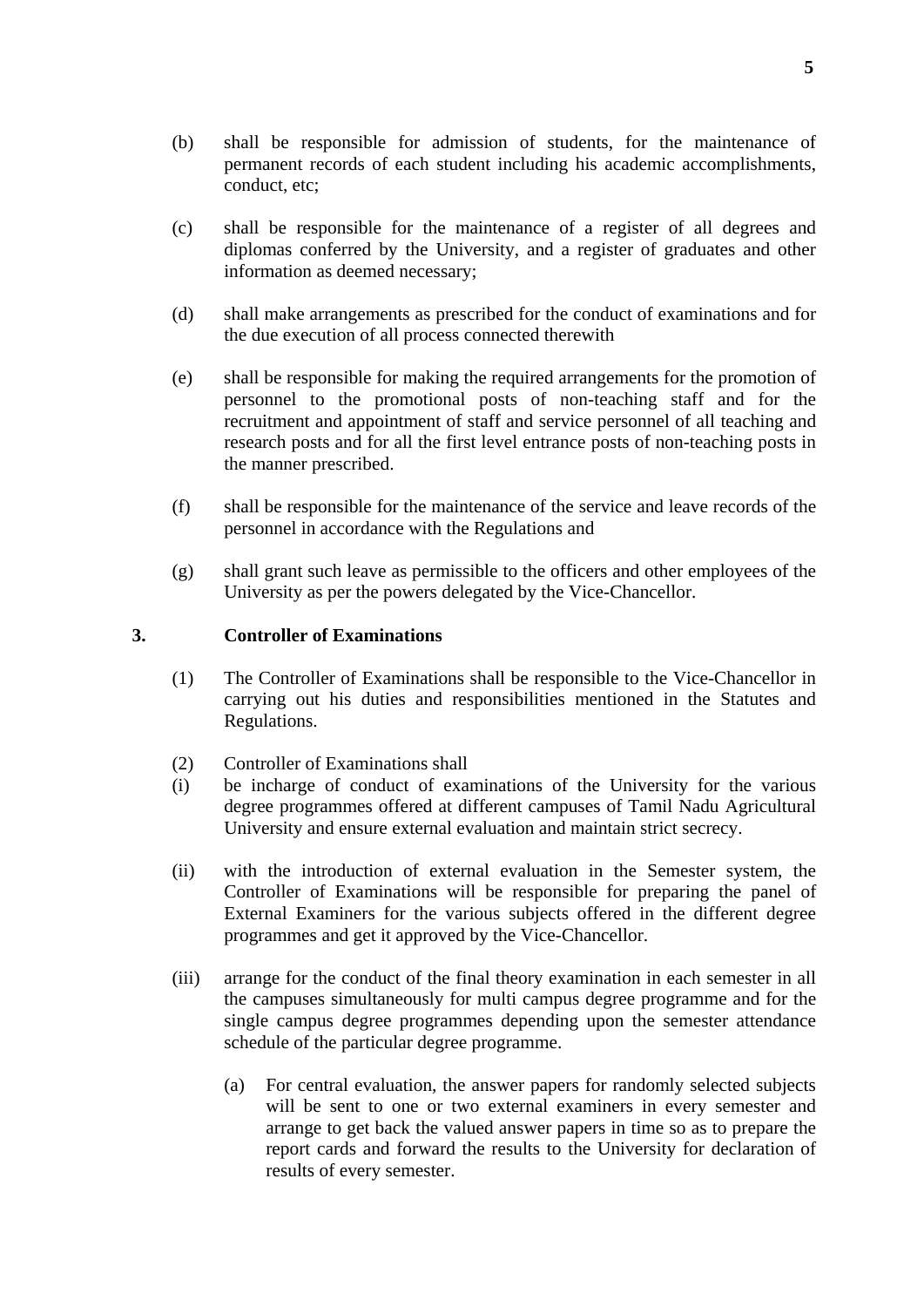- (iv) arrange for setting the Under Graduate theory question papers by the Examiners from Tamil Nadu Agricultural University, and also by the Examiners from other Universities, if necessary.
- (v) keep a list of papers to be set in various subjects and courses and maintain the lists upto date.
- (vi) prepare the panel of examiners for multi campus UG and PG degree programme and for evaluating the answer papers of the final test and conduct central evaluation of the semester final theory papers of the various courses with the panel of examiners. For single campus degree programmes he will identify a panel of examiners consisting of course teachers as well as external examiners in the same discipline, if necessary from other Universities, and conduct central evaluation of the semester final theory papers.
- (vii) arrange to give dummy numbers for all the answer papers of the semester final examination before the central evaluation is done.
- (viii) monitor the semester practical examinations with the help of course teachers concerned in the respective campuses under the guidance of the Heads of Departments and Deans concerned. The practical examinations will be conducted before the semester final theory examination. The Controller of Examinations will arrange to tabulate the practical and theory marks of the mid-semester as well as final test as the case may be and prepare the report cards for each subject at the end of each semester.
- (ix) be responsible for monitoring the course completion of the stipulated credit hours of the various UG and PG degree programmes and arrange for tabulation of the results and publication after approval by the Vice-Chancellor, Academic Council and Board of Management. The Registrar shall approve in the place of Vice-Chancellor after getting the delegation of powers from the Vice-Chancellor.
- (x) arrange for the conduct of final test for failed students along with the regular stream students and maintain the individual student files for monitoring successful completion of the stipulated credits.
- (xi) be the custodian of records pertaining to examination and to issue all notices, convening meeting of the Board of Examinations and any Committees appointed by the University in connection with the examination.
- (xii) perform such other work as may be from time to time prescribed by the University and generally render such assistance as may be desired by the Vice-Chancellor in the performance of his/her official duties.

## **4. Dean of the Faculty**

- (1) The Dean of the Faculty
	- (a) shall be the Head of the Faculty, responsible to the Vice-Chancellor for its academic activities;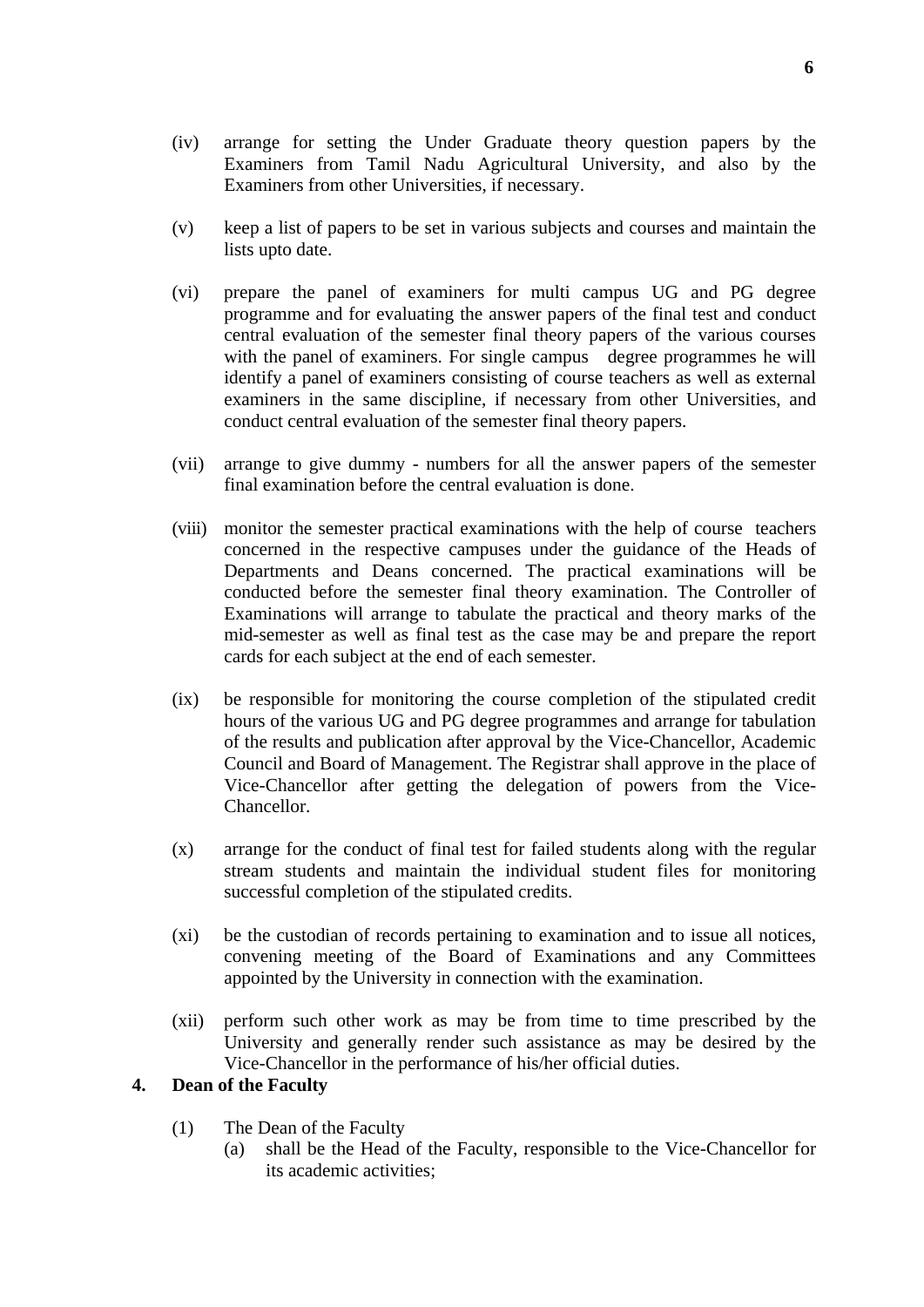- (b) shall be responsible for admission of students and for all the admission process from notification to campus allotment and transfer after getting the approval of the Registrar;
- (c) shall be responsible for the inter campus collaboration, and coordination of the academic functions, maintaining and upholding the academic standards and records, constant review of the educational programmes and progress and in the due observance of the Statutes and other Regulations relating to the Faculty;
- (d) the Dean of the faculty (Agri.) shall be responsible for admission of students. The concerned Deans of colleges are responsible for the maintenance of permanent records of each student including his academic accomplishment, conduct etc.,
- (e) shall preside over meeting of the Board of Studies of the Faculty
- (2) The Dean for each Faculty shall be appointed in the following manner

 Wherever there is only one Dean in a Faculty, he shall automatically be the Dean of the Faculty. In case there are more than one Dean in a Faculty, the Deanship of the Faculty shall rotate once in three years in order of seniority.

#### **5. Dean (School of Post Graduate Studies)**

- (1) The Dean, School of Post-Graduate Studies, shall be directly responsible to the Vice-Chancellor in carrying out his duties and responsibilities mentioned in these Statutes and Regulations.
- (2) The Dean, School of Post-Graduate Studies
	- (a) shall be responsible to the Vice-Chancellor in the execution of the powers and duties in respect of Post Graduate Studies in all Faculties of the University.
	- (b) shall coordinate the entire post graduate programme in collaboration with other Deans/Directors/Heads of Departments.
	- (c) shall administer the fellowships/scholarships for P.G. degree programme in all Faculties.
	- (d) shall coordinate P.G. Studies monitoring, implementing, involving higher studies
	- (e) shall forward the new research projects and to issue administrative orders to the Units within his control.
	- (f) shall constitute committee for selection of Research Associate / Senior Research Fellow / Junior Research Fellow which shall be responsible for the selection and appointment of the candidate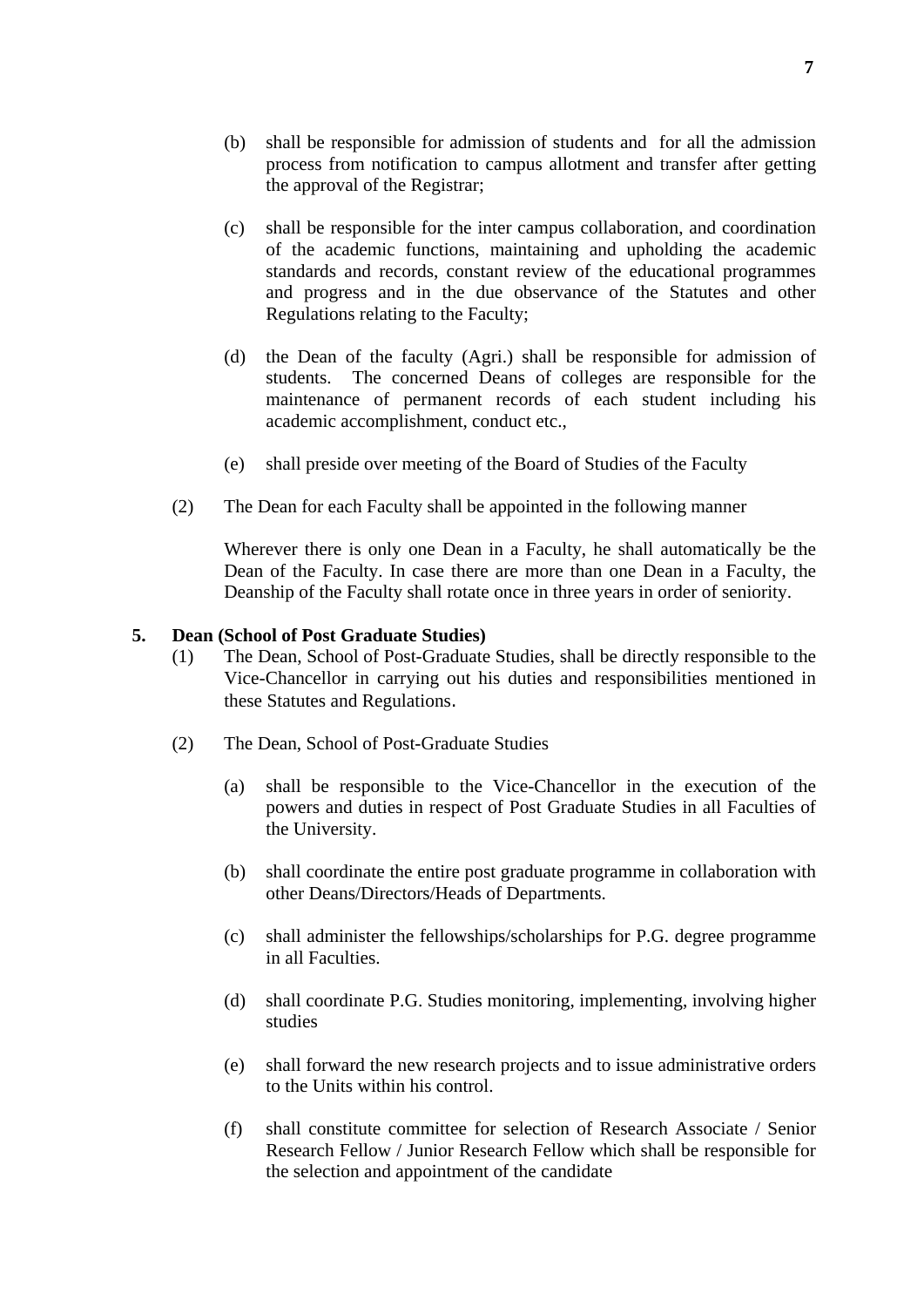#### **6. Dean of College**

- (1) Each College shall have a Dean who shall be responsible to the Vice-Chancellor for all matters concerning his college. The Dean shall exercise such powers and perform such duties as may be prescribed.
- (2) In addition to the duties mentioned above, the Dean shall have the following duties:
	- (a) shall be responsible for the due observance of the Statutes and Regulations relating to the College ;
	- (b) shall supervise the registration and progress of the students in the college;
	- (c) shall formulate and present policies on academic matters pertaining to the college to the Board of Studies for its consideration;
	- (d) shall be responsible for the proper teaching of courses and for the conduct of research and extension education in various departments and administration of the college.
	- (e) shall be responsible to the Vice-Chancellor for the use and maintenance of lands, buildings, laboratories, libraries, campus development and such other properties of the College and the Research station attached to the College
	- (f) shall monitor ECF funds, Hostel Funds, Sports Council Funds and NSS Funds etc.
	- (g) shall be responsible for procurement of stores, equipments and such other items as are necessary for the College;
	- (h) shall be responsible for the maintenance and functioning of the hostels and other facilities connected with residential teaching;
	- (i) shall be responsible for performing such other duties as directed by the Vice-Chancellor ; and
	- (j) shall provide for protection against theft fire and other damages
	- (k) shall be responsible for the maintenance of permanent records of each student including academic accomplishment, conduct etc.,
	- (l) shall forward the new research projects and to issue administrative orders to the Units within the college.
	- (m) shall constitute committee for selection of Research Associate / Senior Research Fellow / Junior Research Fellow which shall be responsible for the selection and appointment of the candidate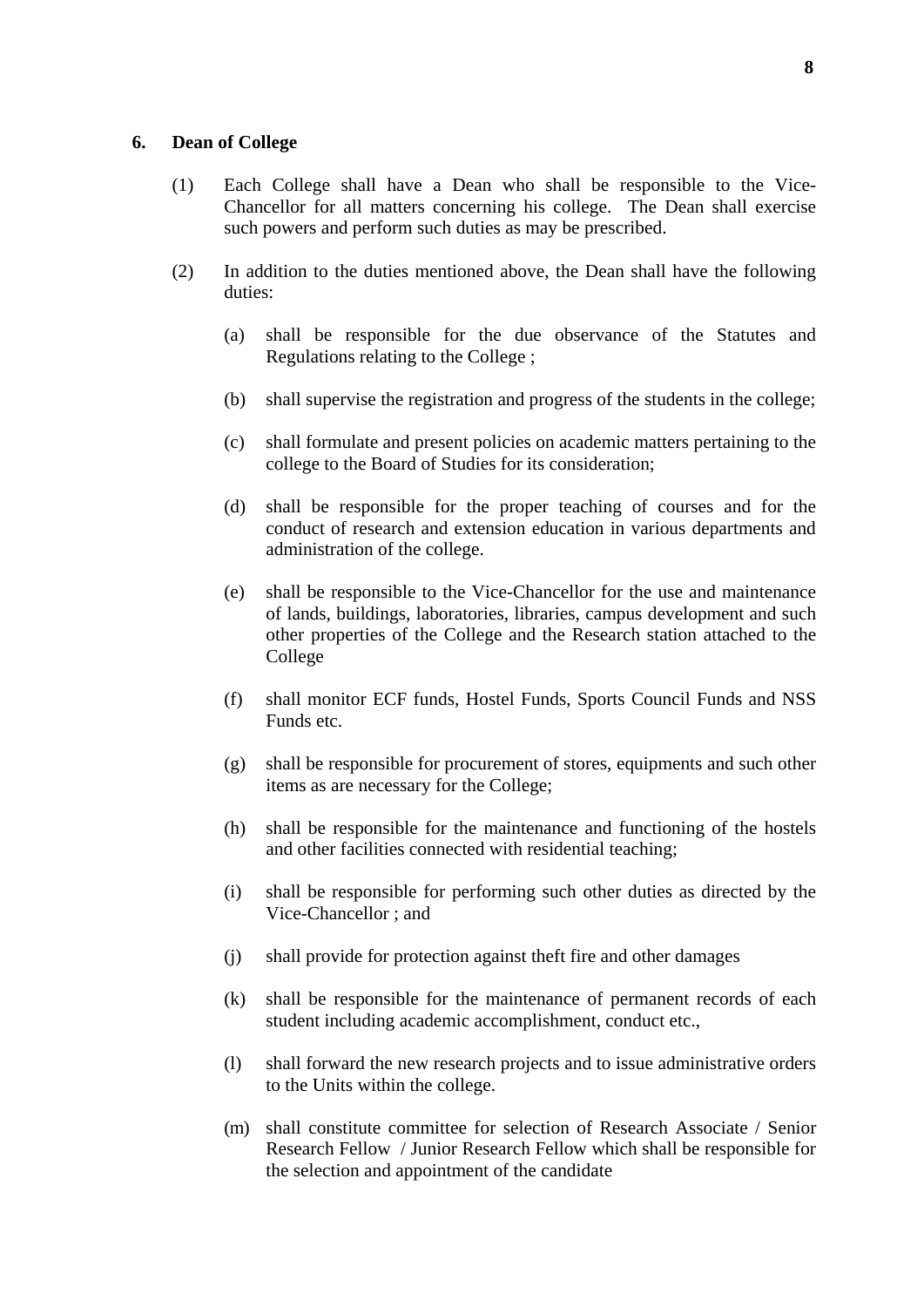- (3) In the absence of the Dean on earned leave, etc. another University Officer/ Head of the Department nominated by the Vice-Chancellor shall act as the Dean.
- (4) The Wardens, Deputy Wardens, Assistant Wardens, Director of Physical Education, Staff Adviser and NSS Co-ordinator will be under the administrative control of the concerned Dean.

### **7. Director of Research**

- (1) The Director of Research shall be responsible for the proper functioning of the research stations and shall coordinate research work in cooperation with the Deans and other officers and shall exercise such powers and perform such duties as may be prescribed.
- (2) In addition to the duties mentioned above, the Director of Research shall have the following duties:-
	- (a) shall be responsible to the Vice-Chancellor in the execution of the powers and duties prescribed in the Act and to exercise such other additional powers and duties delegated to him by the Vice-Chancellor ;
	- (b) shall be the co-ordinator for all the research activities of the University ;
	- (c) shall be the controlling officer of the Research Stations located outside the College Campuses in the regions allotted to him ;
	- (d) shall work in close consultation with the Deans of Colleges, Director Planning and Monitoring, Director, Tamil Rice Research Institute, Aduthurai and the Director of Extension Education and administration in formulating research policies and programmes of the University ;
	- (e) shall formulate and present research policies and projects to the Research Council for its consideration and shall be the Member-Secretary of the Research Council;
	- (f) shall prepare in consultation with the Heads of Research Stations, the budgetary needs of different research stations of the University in the region excluding those attached to the Colleges and
	- (g) shall cause to prepare Research highlights, research bulletins, circulars and articles in scientific journals which summarize research findings of the works carried out in the University in collaboration with other Directors and Deans.
	- (h) shall forward the new research projects and to issue administrative orders to the Units within the region.
	- (i) shall constitute committee for selection of Research Associate / Senior Research Fellow / Junior Research Fellow which shall be responsible for the selection and appointment of the candidate.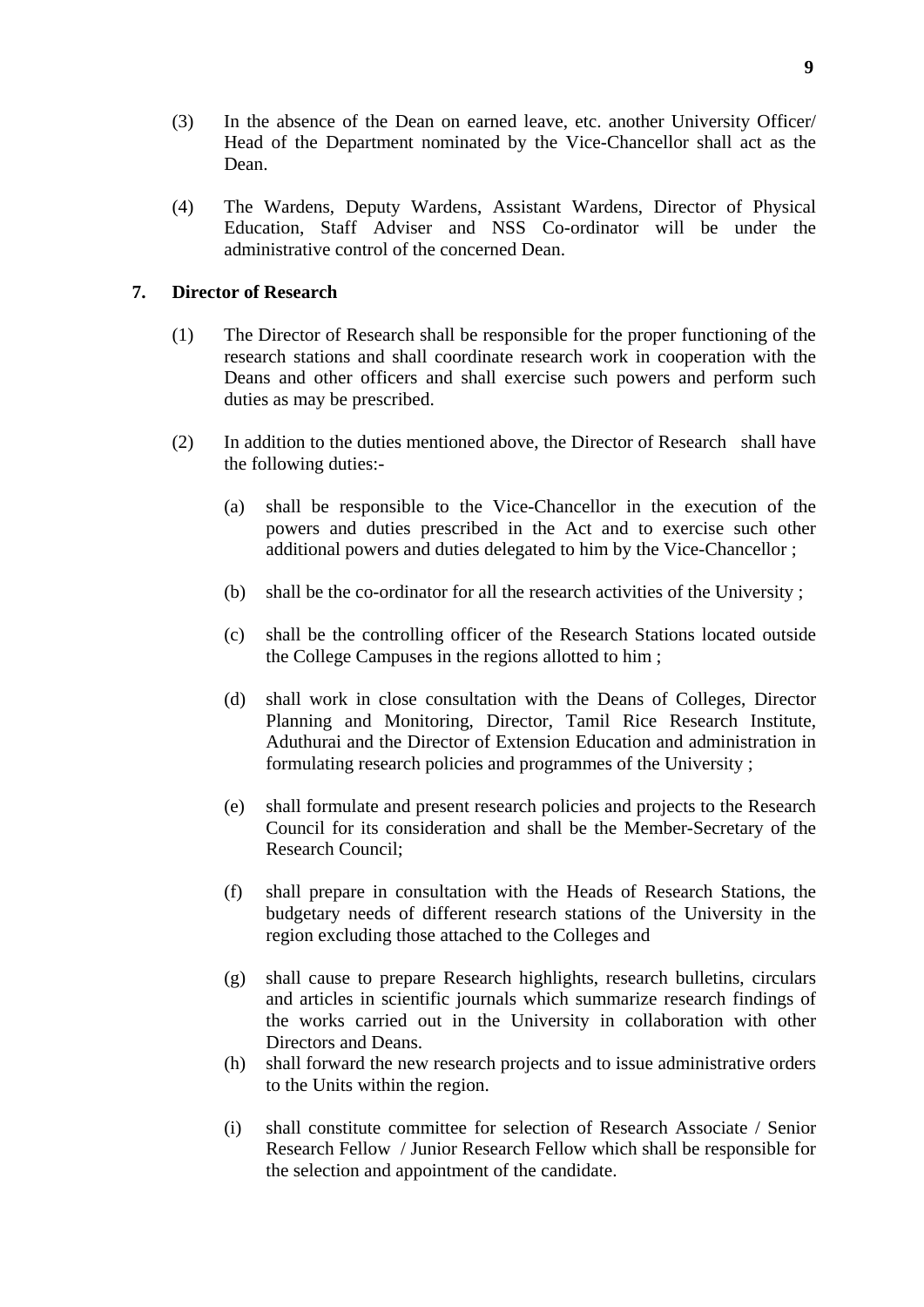### **8. Director, Tamil Nadu Rice Research Institute, Aduthurai**

- (1) The Director, Tamil Nadu Rice Research Institute, Aduthurai shall be directly responsible to the Vice-Chancellor in carrying out his duties and responsibilities mentioned in these Statutes and Regulations.
- (2) The Director, Tamil Nadu Rice Research Institute, Aduthurai shall
	- (a) administer the various Agricultural Research Stations/university Schemes/ICAR and other schemes functioning in the region allotted to him;
	- (b) monitor the various activities undertaken in the Agricultural Research Stations / Schemes in the region in terms of area, manpower planning and placement, budget etc.;
	- (c) effectively plan, implement and monitor the training programmes at the stations in the region;
	- (d) coordinate with the Director of Research at the main campus in the development of research policies and priorities and in documentation of research findings;
	- (e) shall forward the new research projects and to issue administrative orders to the Units within the region.
	- (f) shall constitute committee for selection of Research Associate / Senior Research Fellow / Junior Research Fellow which shall be responsible for the selection and appointment of the candidate;

## **9. Director of Extension Education**

- (1) The Director of Extension Education shall be responsible for the planning of extension work based on the results of research and work in cooperation with the Dean and other officers and shall exercise such powers and perform such duties as may be prescribed.
- (2) In addition to the duties mentioned above, the Director of Extension Education shall have the following duties.
	- (a) shall be responsible to the Vice-Chancellor in the Extension Education Programme of the University as per the provisions in sub-Section (3) of Section 16 and Section 27 of the Act;
	- (b) shall be the Member-Secretary of the Extension Education Council and formulate and present to the Extension Council policies and programmes of extension education activities of the university;
	- (c) shall supervise and control the extension education activities of the University;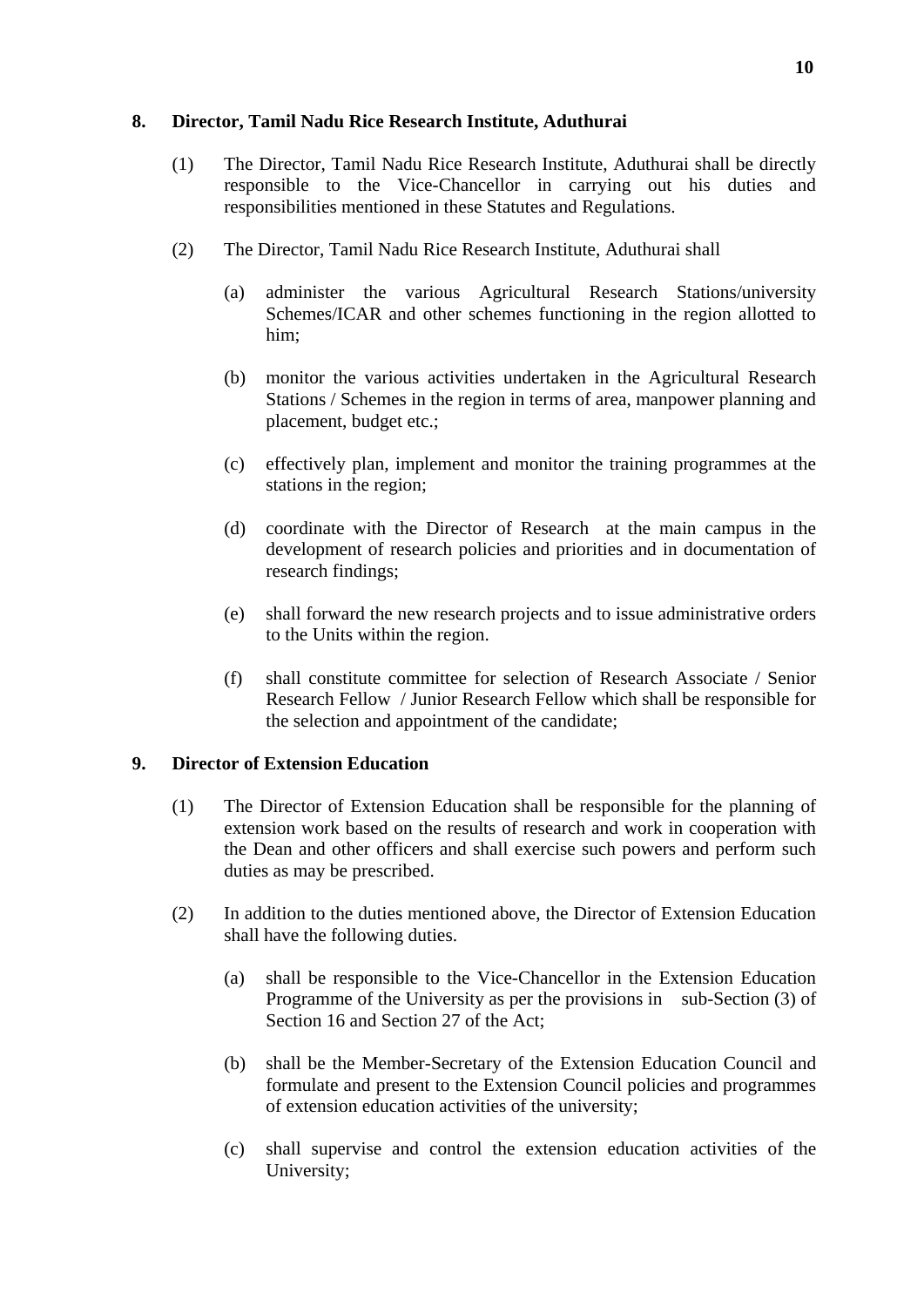- (d) shall be in close consultation with the concerned Government Departments and be responsible to provide them with the improved research findings of the University and shall further, in consultation with the concerned Government departments cause to publish extension bulletins, circulars, news articles and press releases which summarize important research findings of benefit to the farming community; and
- (e) shall exercise such powers and perform such duties as may be directed by the Vice-Chancellor.
- (f) shall forward the new research projects and to issue administrative orders to the Units within the region.
- (g) shall constitute committee for selection of Research Associate / Senior Research Fellow / Junior Research Fellow which shall be responsible for the selection and appointment of the candidate

## **10. Director –Centre for Plant Breeding and Genetics**

- (1) The Director, Centre for Plant Breeding and Genetics, shall be directly responsible to the Vice-Chancellor in carrying out his duties and responsibilities mentioned in these Statutes and Regulations.
- (2) The Director, Centre for Plant Breeding and Genetics shall be
	- (a) responsible to the Vice-Chancellor in the exercise of the powers and duties delegated by the Vice-Chancellor from time to time.
	- (b) responsible for Plant Breeding and Genetics research in the Coimbatore campus
	- (c) responsible and controlling officer for all the Departments of Agricultural Botany and Department of Seed Science and Technology at Coimbatore campus.
	- (d) shall forward the new research projects and to issue administrative orders to the Units within his control.
	- (e) shall constitute committee for selection of Research Associate / Senior Research Fellow / Junior Research Fellow which shall be responsible for the selection and appointment of the candidate.

#### **11. Director, Centre for Agricultural and Rural Development Studies**

- (1) The Director, Centre for Agricultural and Rural Development Studies shall be directly responsible to the Vice-Chancellor in carrying out his duties and responsibilities mentioned in these Statutes and Regulations.
- (2) The Director, Centre for Agricultural and Rural Development Studies shall be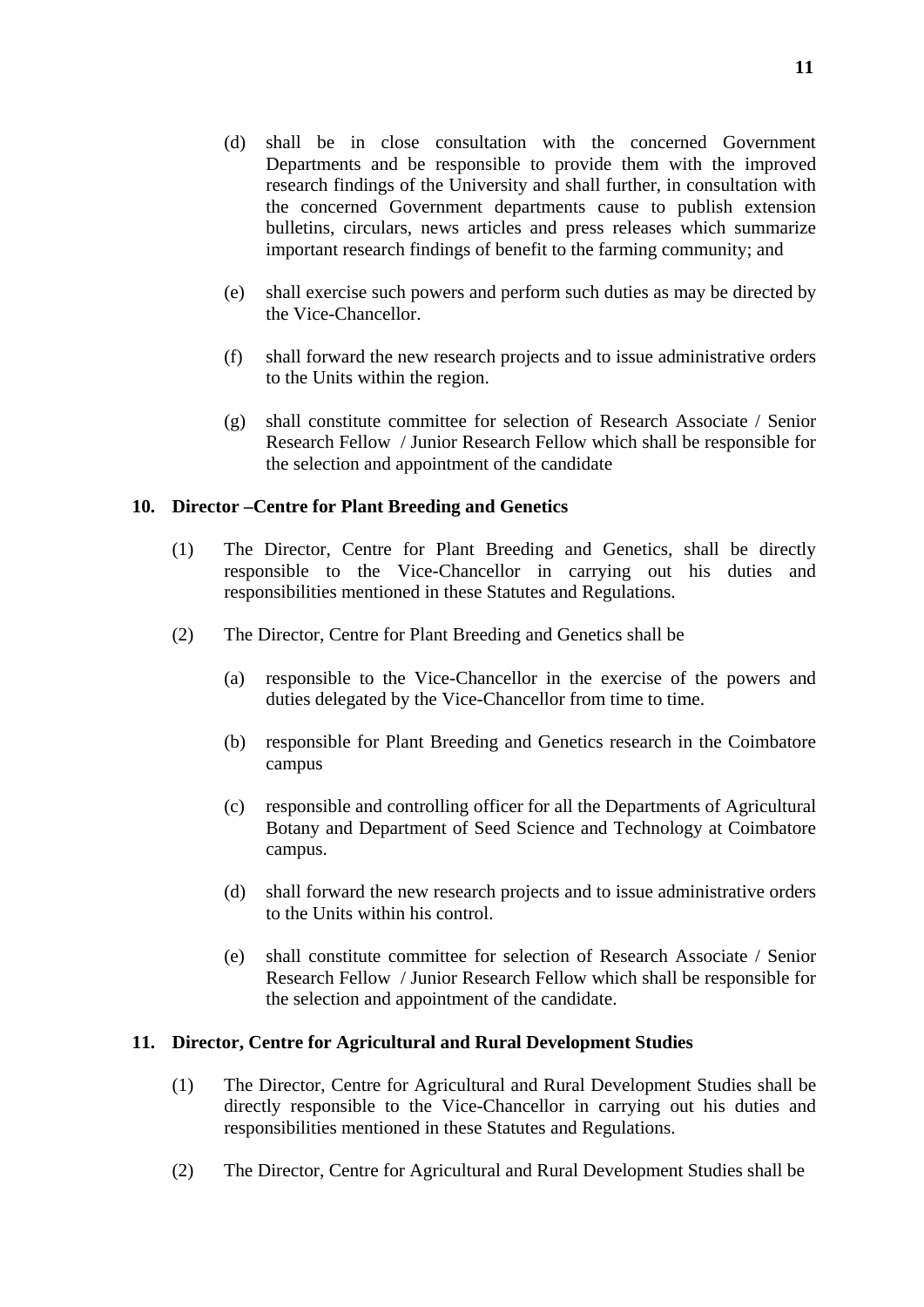- (a) responsible to the Vice-Chancellor in the execution of the powers and duties delegated to him by the Vice-Chancellor;
- (b) responsible for research in Social Sciences (Agricultural Economics, Agricultural Extension and Rural Sociology and Agricultural Rural Management) at Coimbatore campus, and this responsibility is assigned to the concerned Deans in all other campuses.
- (c) Controlling officer of the Departments of Agricultural Economics, Agricultural Extension and Rural Sociology and Agricultural Rural Management in the Coimbatore campus.
- (d) shall forward the new research projects and to issue administrative orders to the Units within his control.
- (e) shall constitute committee for selection of Research Associate / Senior Research Fellow / Junior Research Fellow which shall be responsible for the selection and appointment of the candidate.

## **12. Director, Soil and Crop Management Studies**

- (1) The Director, Soil and Crop Management Studies, shall be directly responsible to the Vice-Chancellor in carrying out his duties and responsibilities mentioned in these Statutes and Regulations.
- (2) The Director, Soil and Crop Management Studies shall
	- (a) integrate and co-ordinate the research on soil and crop management in the disciplines of Agronomy, Soil Science and Agricultural Chemistry, Crop Physiology, Agricultural Meteorology, Environmental Sciences, Animal Husbandry and Central Farm Unit;
	- (b) identify field problems on soil and crop management in the different agro climatic regions of Tamil Nadu;
	- (c) design on integrated experimental approach for solving the field problems;
	- (d) formulate a comprehensive soil and crop management technology with emphasis on location specific approach.
	- (e) shall forward the new research projects and to issue administrative orders to the Units within his control.
	- (e) shall constitute committee for selection of Research Associate / Senior Research Fellow / Junior Research Fellow which shall be responsible for the selection and appointment of the candidate.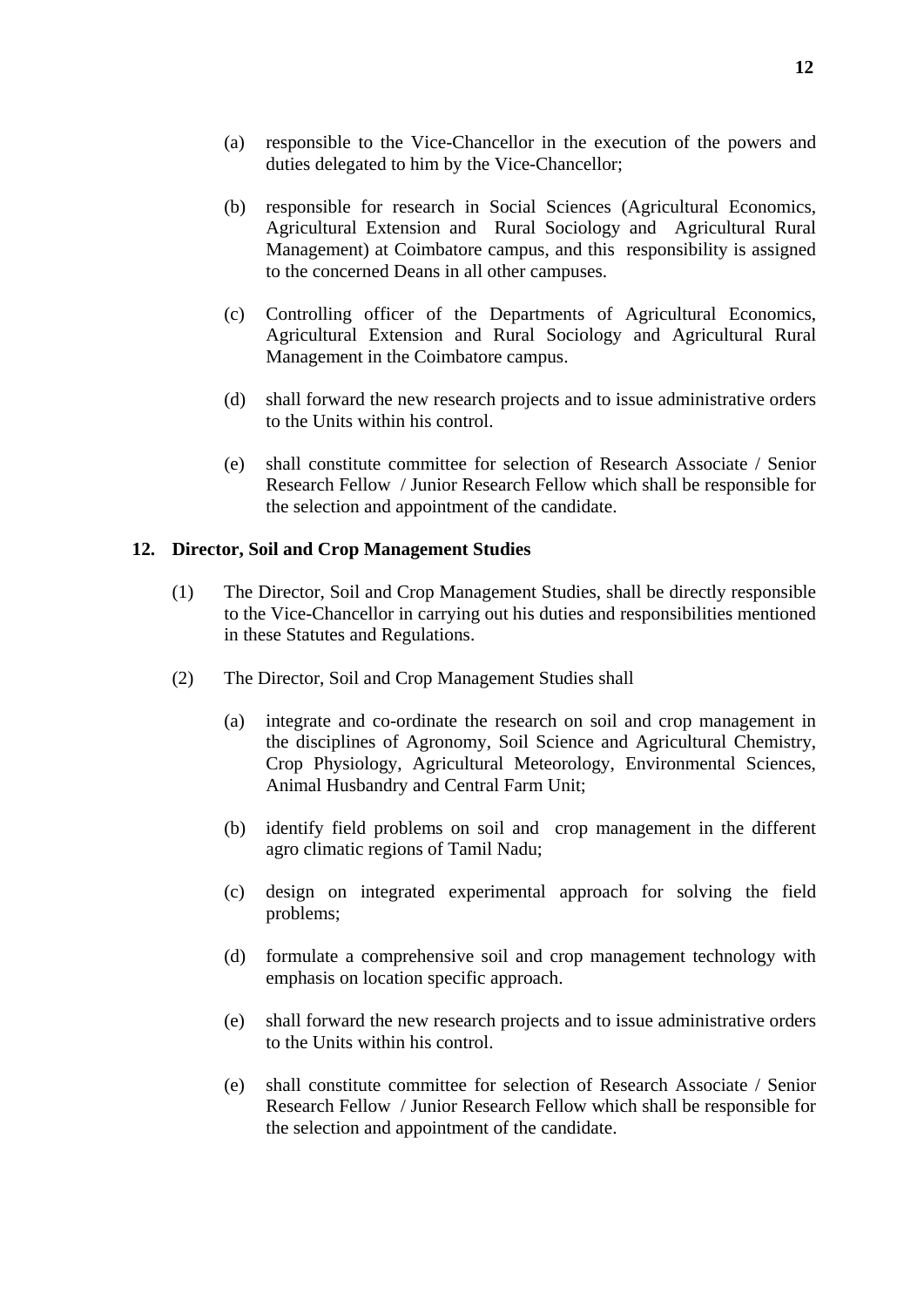#### **13. Director, Centre for Plant Protection Studies**

- (1) The Director, Centre for Plant Protection Studies shall be directly responsible to the Vice-Chancellor in carrying out his duties and responsibilities mentioned in these Statutes and Regulations.
- (2) The Director, Centre for Plant Protection Studies shall
	- (a) identify constraints in the existing pest and disease control practices; development of environmental control strategy for pests, diseases and insects, development of pest and disease resistant varieties, exploitation and augmentation of natural pathogens and parasites;
	- (b) to improve pest surveillance and damage assessment methods; to develop pest management systems; to develop operational research projects and accelerated use of pest management systems;
	- (c) to strengthen facilities for teaching and training at different level and to coordinate research efforts in regional stations towards fruitful uses of resources.
	- (d) shall integrate and co-ordinate research programmes in Agricultural Entomology, Plant Pathology, Nematology and Sericulture at Coimbatore campus.
	- (e) shall forward the new research projects and to issue administrative orders to the Units within his control.
	- (f) shall constitute committee for selection of Research Associate / Senior Research Fellow / Junior Research Fellow which shall be responsible for the selection and appointment of the candidate.

#### **14. Director, Water Technology Centre**

- (1) The Director, Water Technology Centre shall be directly responsible to the Vice-Chancellor in carrying out his duties and responsibilities mentioned in these Statutes and Regulations.
- (2) The Director, Water Technology Centre shall be responsible
	- (a) for technical and administrative control of the centre;
	- (b) for monitoring Water Technology research and training in the main campus;
	- (c) for coordination of water management research in the University;
	- (d) shall forward the new research projects and to issue administrative orders to the Units within his control.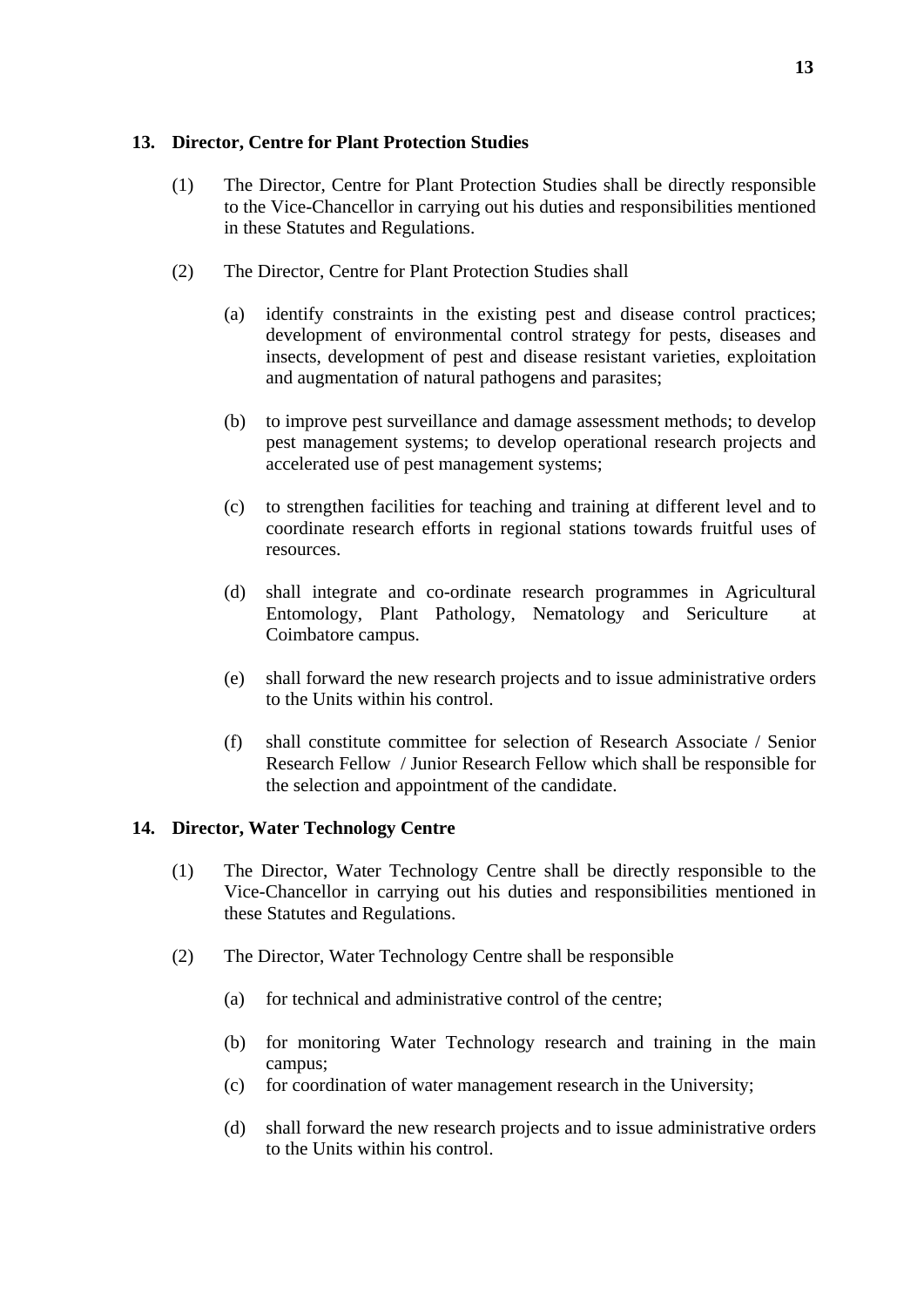(e) shall constitute committee for selection of Research Associate / Senior Research Fellow / Junior Research Fellow which shall be responsible for the selection and appointment of the candidate.

### **15. Director, Centre for Plant Molecular Biology**

- (1) The Director, Centre for Plant Molecular Biology shall be directly responsible to the Vice-Chancellor in carrying out his duties and responsibilities mentioned in these Statutes and Regulations.
- (2) The Director, Centre for Plant Molecular Biology
	- (a) shall be responsible for monitoring and coordinating the functions of the following Departments:
		- (i) Department of Agricultural Microbiology
		- (ii) Department of Plant Molecular Biology & Bio-technology
		- (iii) Department of Bio-chemistry
	- (b) The Bio-technology oriented schemes functioning in other Colleges, Research Schemes / Departments shall continue to function in those Departments and the Director of the Centre for Plant Molecular Biology will monitor these schemes along with the concerned Technical Director/Dean.
	- (c) shall forward the new research projects and to issue administrative orders to the Units within his control.
	- (d) shall constitute committee for selection of Research Associate / Senior Research Fellow / Junior Research Fellow which shall be responsible for the selection and appointment of the candidate.

#### **16. Director of Students Welfare**

- (1) The Director of Students Welfare shall be directly responsible to the Vice-Chancellor in carrying out his duties and responsibilities mentioned in these Statutes and Regulations.
- (2) The Director, Students Welfare shall be
	- (a) the Chief Co-ordinator to promote student welfare activities in all the campuses of Tamil Nadu Agricultural University;
	- (b) fully responsible to the University in promoting extra curricular activities such as inter-university sports and games meet, literary, cultural and other fine arts programmes among the students of the University;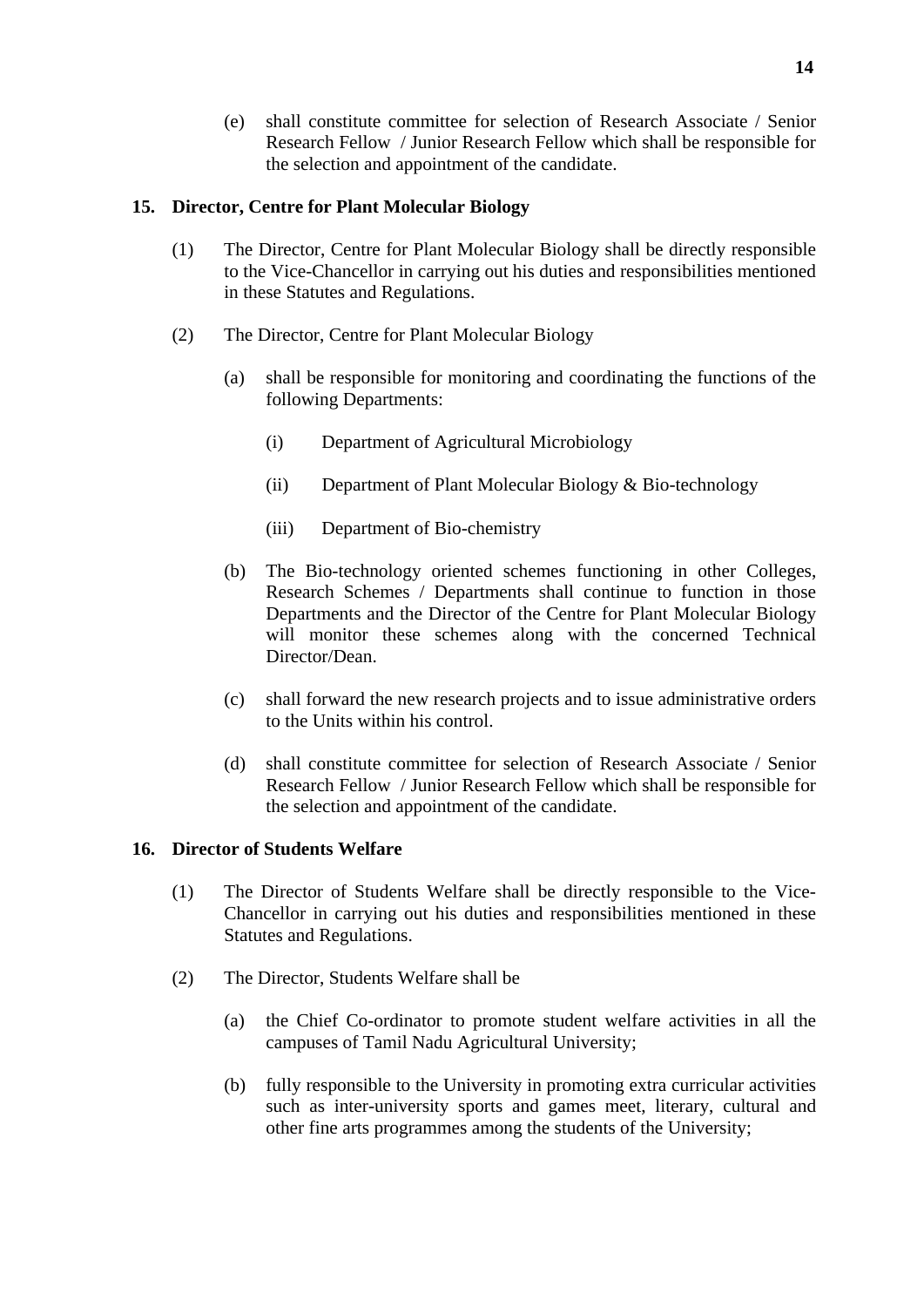- (c) responsible for proper maintenance and controlling officer of University Library, University Cafeteria and Sanitary Section of the Main Campus. Incharge of the placement cell / creation of database for the higher education for the students/ visit companies / arranging campus interviews/ creating job opportunities for students / have linkage with other campuses regarding students activities;
- (d) responsible for all extra-curricular activities including sports, games maintenance of stadium play fields, courts, swimming pool, gymnasium, etc. at the main campus;
- (e) responsible for proper maintenance of students discipline in the hostels, messes and various functions and activities;
- (f) The Deans of the other campuses shall be in overall charge of the extracurricular programmes including hostel, NSS & NCC activities at the respective campuses. However, Director of Students welfare shall be overall charge of coordinating the students welfare activities in different campuses of the University;
- (g) In Coimbatore campus, Director, Students Welfare shall co-ordinate with the Deans of different colleges for smooth running of the academic and co-curricular activities.
- (h) organize coaching classes for ICAR, All India Service Examinations like IAS/IPS/IFS/ARS and Banking Services examination;
- (i) explore the possibilities through various organizations/agencies for obtaining scholarships/fellowships/endowments/medals, etc.
- (j) co-ordinate the training and placement cells of different faculties and campuses.
- (k) shall forward the new research projects and to issue administrative orders to the Units within his control.
- (l) shall constitute committee for selection of Research Associate / Senior Research Fellow / Junior Research Fellow which shall be responsible for the selection and appointment of the candidate

## **17. Director of Open and Distance Learning**

- (1) The Director of Open and Distance Learning shall be directly responsible to the Vice-chancellor in carrying out his duties and responsibilities mentioned in these Statutes and Regulations.
- (2) Director of Open and Distance Learning shall
	- (a) be incharge of the University Printing press at Coimbatore and coordinate the printing works of the other Colleges and Research Stations, if any;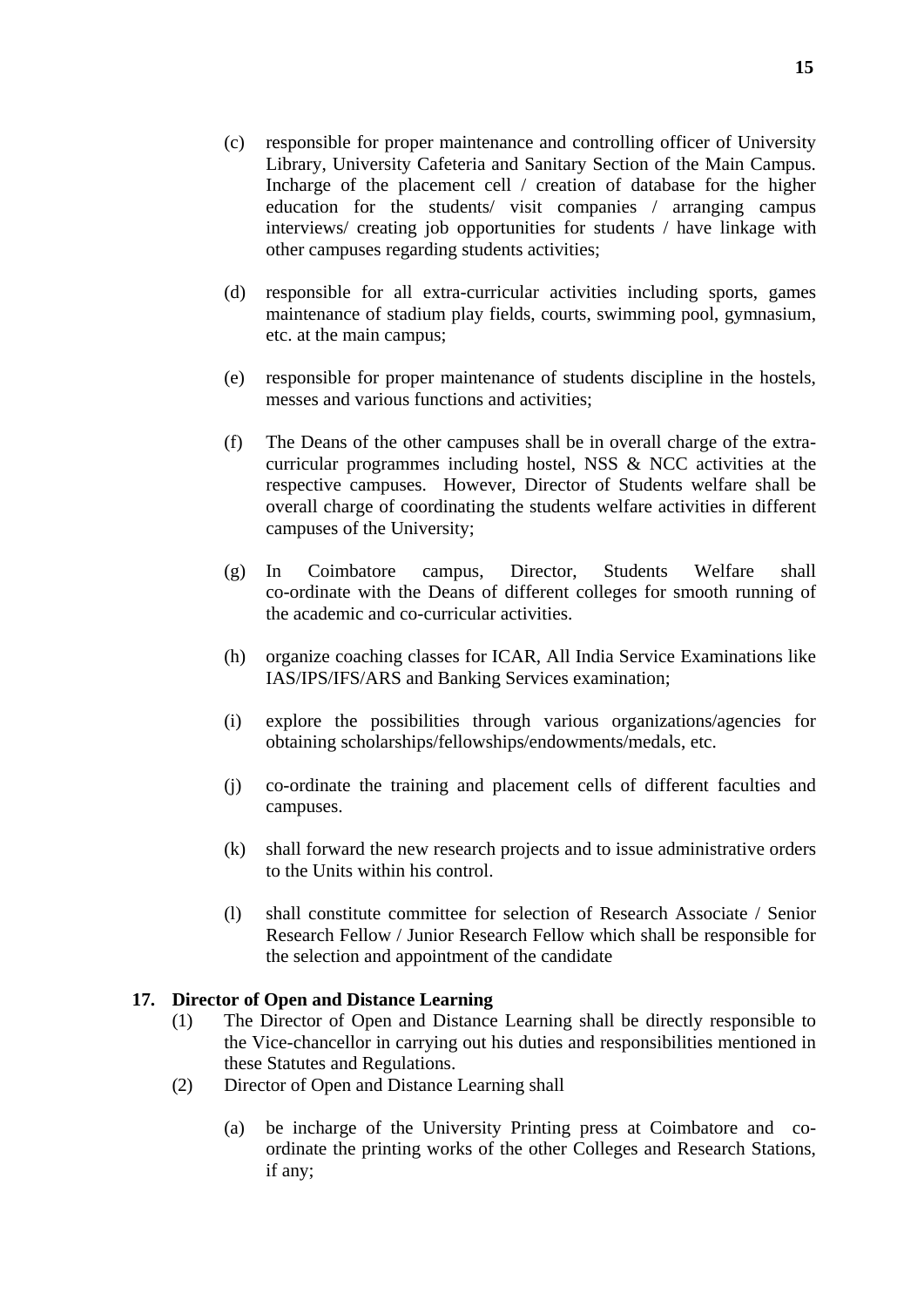- (b) coordinate the printing of Valarum Velanmai, Seithi Madal, News Letter, Annual Report, Research Highlight and such other publications as required by the University;
- (c) be incharge of Distance Education programme in the University;
- (d) arrange to publish the Research Bulletin (quarterly) and Research Annual. These two publications would bring out important research findings of the University;
- (e) arrange to edit and publish the lessons of the contact programmes of correspondence courses and Farm Schools of All India Radio as books;
- (f) publish the books and Technical Bulletins written by University Scientists:
- (g) arrange for the contact programmes as and when they are approved by the Academic Council and Board of Management;
- (h) shall forward the new research projects and to issue administrative orders to the Units within his control.
- (i) shall constitute of committee for selection of Research Associate / Senior Research Fellow / Junior Research Fellow which shall be responsible for the selection and appointment of the candidate.

## **18. Director of Planning and Monitoring**

- (1) The Director of Planning and Monitoring shall be directly responsible to the Vice-Chancellor in carrying out his duties and responsibilities mentioned in these Statutes and Regulations.
- (2) The Director, Planning and Monitoring shall
	- (a) prepare comprehensive long term plan for the growth and development of University based on the requirements of the State in terms of teaching, research and extension activities.
	- (b) assist the University in manpower planning of the State/Country and to plan for realizing the targets.
	- (c) work out efficient systems for better utilisation of resources available with the University.
	- (d) monitor and evaluate the growth and development of individual Institutions and suggest special scheme, which will improve the research and resources of the University.
	- (e) publish the University Annual Report for submitting to the Government of Tamil Nadu.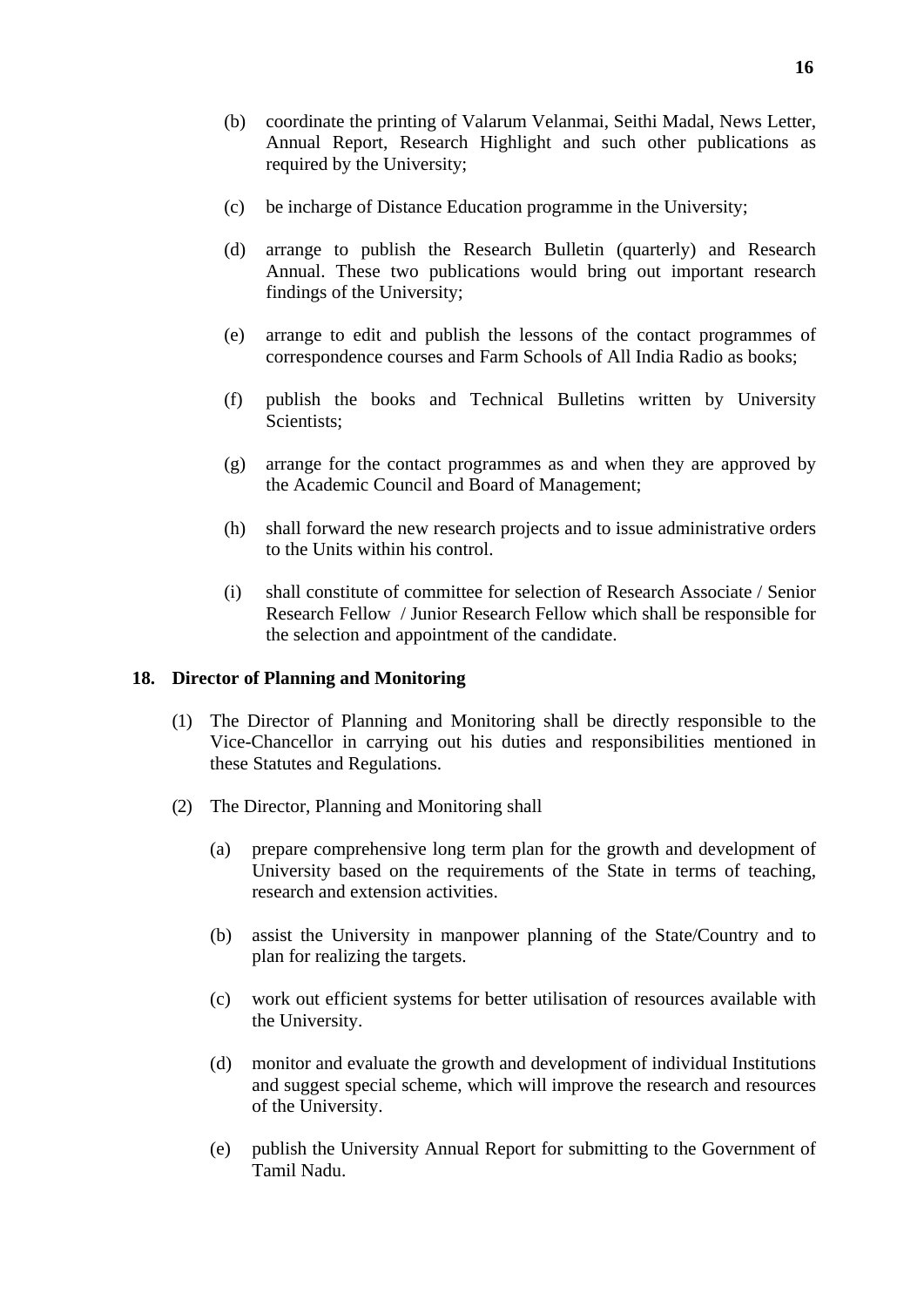- (f) to plan for getting new schemes from different funding sources for different departments and to work out the cost benefit analysis of the proposed programme.
- (g) act as a Co-ordinating Officer for the University and State Government
- (h) shall forward the new research projects and to issue administrative orders to the Units within his control.
- (i) shall constitute committee for selection of Research Associate / Senior Research Fellow / Junior Research Fellow which shall be responsible for the selection and appointment of the candidate.

#### **19. Comptroller**

- (1) The Comptroller shall be responsible to the Vice-Chancellor for all accounting matters of the University including the preparation and presentation of the annual financial estimates, annual accounts and balance sheet. The Comptroller shall advise the University in regard to its financial policy.
- (2) The Comptroller shall
	- (a) ensure that no expenditure not authorized in the annual financial estimates as approved by the Board is incurred by the University; and
	- (b) disallow any expenditure unwarranted by the terms of any statute or for which provision is required to be made by a statute but has not been so made.
- (3) In addition to the duties mentioned above, the Comptroller shall perform the following duties:
	- (a) shall collect income and fees, disburse payments and be responsible for the day-to-day financial transactions of the University and for the proper accounting thereof, and all incidental matters including correspondence relating thereto;
	- (b) shall sign all contracts made on behalf of the University and exercise such other powers as prescribed by the Act, Statutes and Regulations pertaining to accounts and finances of the University for which he shall be directly responsible to the Vice-Chancellor;
	- (c) shall prepare before 1st February the annual financial estimates for the ensuing year and
	- (d) shall perform such other duties as may be prescribed or required by the Vice-Chancellor to be carried out.